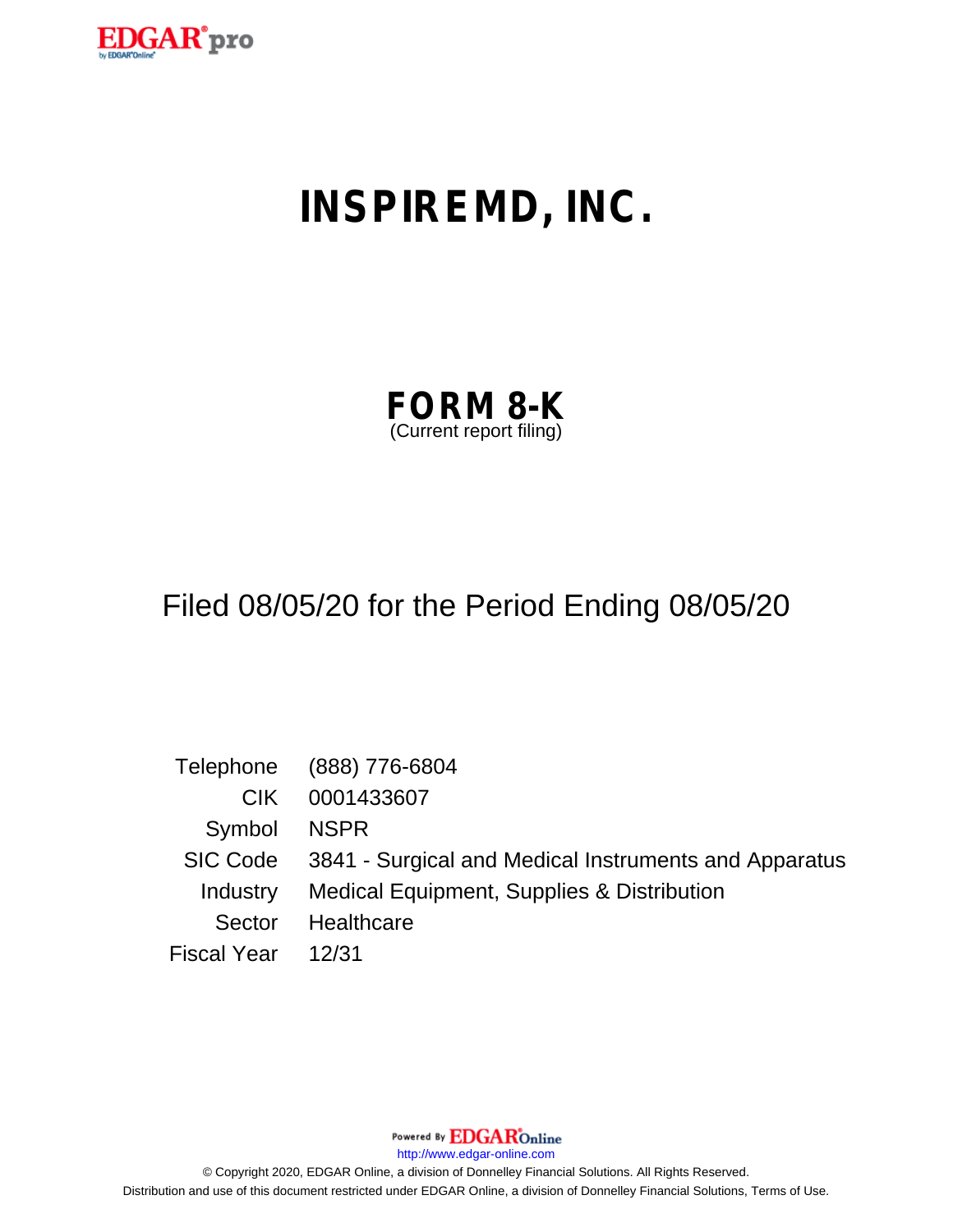## **UNITED STATES SECURITIES AND EXCHANGE COMMISSION**

**Washington, D.C. 20549**

## **FORM 8-K**

#### **CURRENT REPORT**

**Pursuant to Section 13 or 15(d) of the Securities Exchange Act of 1934**

**Date of Report (Date of earliest event reported):** August 5, 2020

### **InspireMD, Inc.**

(Exact name of registrant as specified in its charter)

(State or other jurisdiction of incorporation)

(Commission File Number)

**Delaware 001-35731 26-2123838** (IRS Employer Identification No.)

**4 Menorat Hamaor St. Tel Aviv, Israel 6744832**

(Address of principal executive offices) (Zip Code)

**(888) 776-6804**

(Registrant's telephone number, including area code)

**N/A**

(Former Name or former address, if changed since last report)

Check the appropriate box below if the Form 8-K filing is intended to simultaneously satisfy the filing obligation of the registrant under any of the following provisions:

[ ] Written communications pursuant to Rule 425 under the Securities Act (17 CFR 230.425)

[ ] Soliciting material pursuant to Rule 14a-12 under the Exchange Act (17 CFR 240.14a-12)

[ ] Pre-commencement communications pursuant to Rule 14d-2(b) under the Exchange Act (17 CFR 240.14d-2(b))

[ ] Pre-commencement communications pursuant to Rule 13e-4(c) under the Exchange Act (17 CFR 240.13e-4(c))

Securities registered pursuant to Section 12(b) of the Act:

|                                                              |                   | Name of exchange on which |
|--------------------------------------------------------------|-------------------|---------------------------|
| Title of each class                                          | Trading Symbol(s) | registered                |
| Common Stock, par value \$0,0001 per share                   | NSPR              | NYSE American             |
| Warrants, exercisable for one share of Common Stock          | NSPR.WS           | NYSE American             |
| Series B Warrants, exercisable for one share of Common Stock | NSPR.WSB          | NYSE American             |

Indicate by check mark whether the registrant is an emerging growth company as defined in Rule 405 of the Securities Act of 1933 (§230.405 of this chapter) or Rule 12b-2 of the Securities Exchange Act of 1934 (§240.12b-2 of this chapter).

Emerging growth company [ ]

If an emerging growth company, indicate by check mark if the registrant has elected not to use the extended transition period for complying with any new or revised financial accounting standards provided pursuant to Section 13(a) of the Exchange Act. [ ]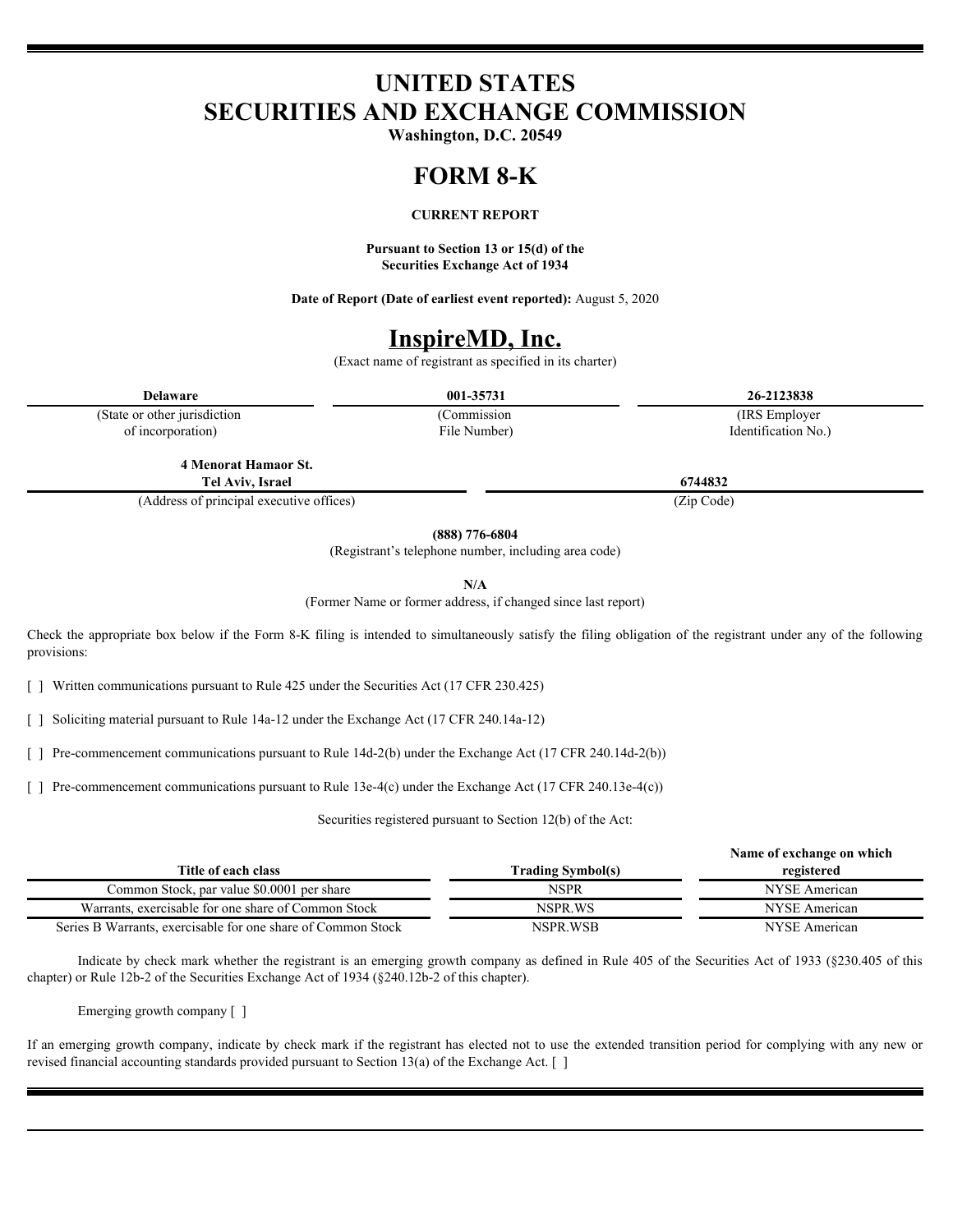#### **Item 2.02 Results of Operations and Financial Condition.**

On August 5, 2020, InspireMD, Inc. issued a press release announcing its financial and operating results and recent highlights for the second quarter and six months ended June 30, 2020. A copy of that press release is attached hereto as Exhibit 99.1 and is incorporated herein by reference.

In accordance with General Instruction B.2 of Form 8-K, the information in this Current Report on Form 8-K that is furnished pursuant to this Item 2.02 shall not be deemed to be "filed" for the purposes of Section 18 of the Securities Exchange Act of 1934, as amended (the "Exchange Act"), or otherwise subject to the liabilities of that section, and shall not be incorporated by reference into any registration statement or other document filed under the Securities Act of 1933, as amended, or the Exchange Act, except as shall be expressly set forth by specific reference in such filing.

#### **Item 9.01 Financial Statements and Exhibits.**

(d) Exhibits

| Exhibit       |                                                                                |
|---------------|--------------------------------------------------------------------------------|
| <b>Number</b> | Description                                                                    |
| 99.1          | Press release, dated August 5, 2020 (furnished herewith pursuant to Item 2.02) |

-2-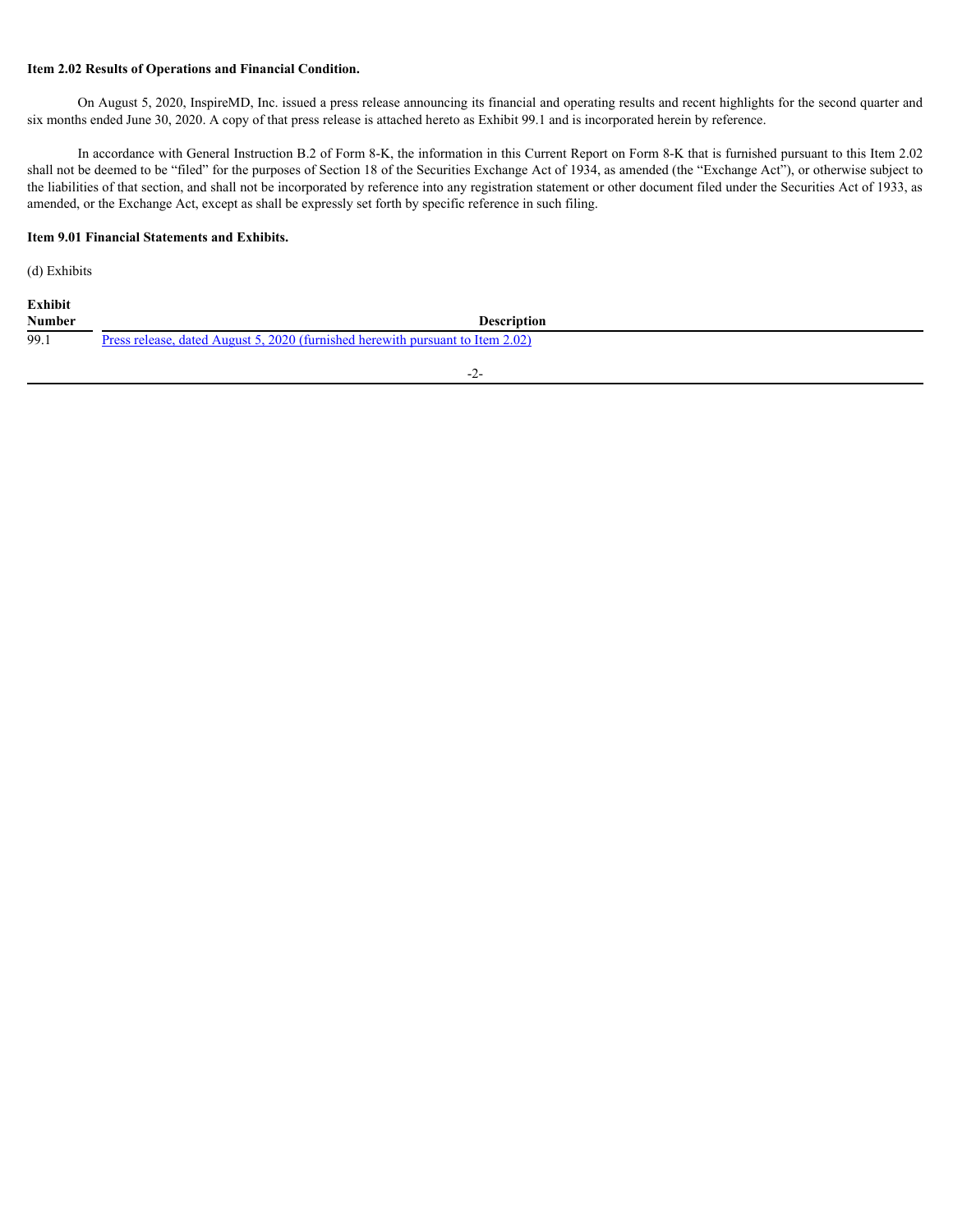#### **SIGNATURES**

Pursuant to the requirements of the Securities Exchange Act of 1934, as amended, the registrant has duly caused this report to be signed on its behalf by the undersigned hereunto duly authorized.

#### **InspireMD, Inc.**

Date: August 5, 2020 **By:** */s/ Craig Shore* By: */s/ Craig Shore* Name: Craig Shore Title: Chief Financial Officer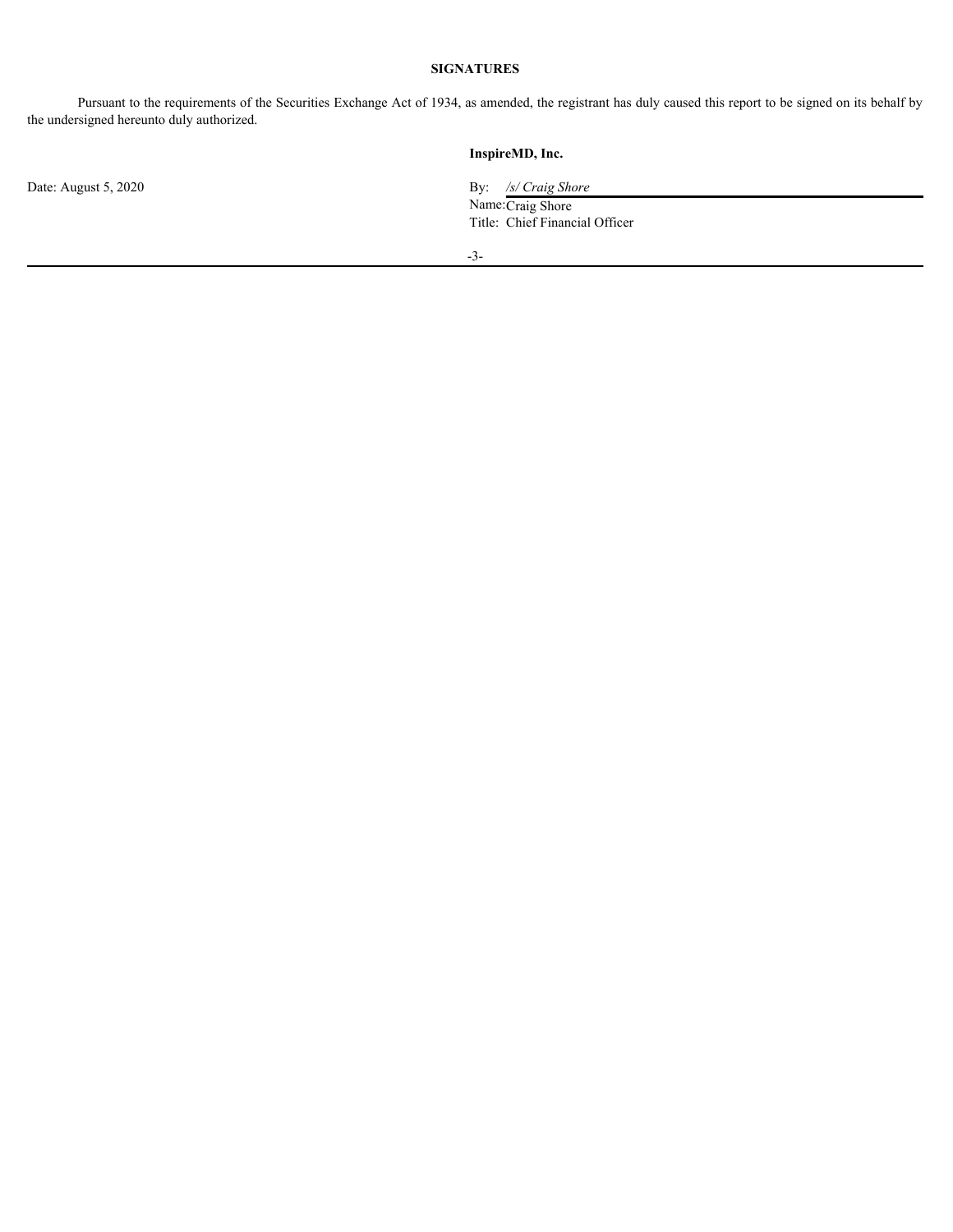

#### **InspireMD Announces Second Quarter 2020 Financial Results**

<span id="page-4-0"></span>*In the second quarter the Company was granted approval to market its CGuard™ MicroNet stent in Brazil and completed an \$11.5 million capital raise; reported outstanding results in studies treating patients with the CGuard™ MicroNET stent*

*Management to host investor conference call today, August 5, 2020 at 8:30am ET*

**Tel Aviv, Israel— August 5, 2020** – InspireMD, Inc. (NYSE American: NSPR), developer of the CGuard™ Embolic Prevention System (EPS) for the prevention of stroke caused by the treatment of Carotid Artery Disease (CAD), today announced financial and operating results for the second quarter ended June 30, 2020.

Second Quarter 2020 and recent highlights:

- Received approval from the Brazilian registration authority (ANVISA), to market the CGuard™ MicroNet®- covered stent, effectively clearing it for sale and distribution in Brazil. SUPRI Artigos Médicos Hospitalares Ltda. will serve as distribution partner.
- Completed an \$11.5 million follow-on underwritten public offering, which included \$1.5 million from the exercise by the underwriter of its full overallotment option for the offering.
- On June 25, 2020, the U.S. Food and Drug Administration (FDA) granted InspireMD conditional approval of its Investigational Device Exemption (IDE) application to initiate a pivotal study of CGuard™ EPS. We are in the process of addressing the Agency's remaining requests, specifically related to the stent-embolic protection device (EPD) compatibility performance testing that was previously conducted.
- Published 12-month PARDIGM trial results in the journal, *EuroIntervention*, a prestigious peer-reviewed publication covering the latest advancements in vascular intervention. The paper, titled "Routine MicroNET" details the results of 101 unselected consecutive real-life patients treated with the CGuard™ MicroNET covered stent for carotid stenosis and the 12-month prevention of post-procedural neurologic events. The results indicate that 12 months following carotid intervention the CGuard EPS MicroNET-covered stent delivers sustained protection against postprocedural neurologic events.
- Announced early results from the investigator-initiated SIBERIA randomized clinical trial of CGuard™ compared to Acculink™, evaluating 30-day silent brain infarcts in 100 patients who qualified for carotid revascularization with high risk for surgery. The results indicated that significantly fewer silent brain infarcts were associated with CGuard™ EPS versus Acculink™ at 30 days post-procedure.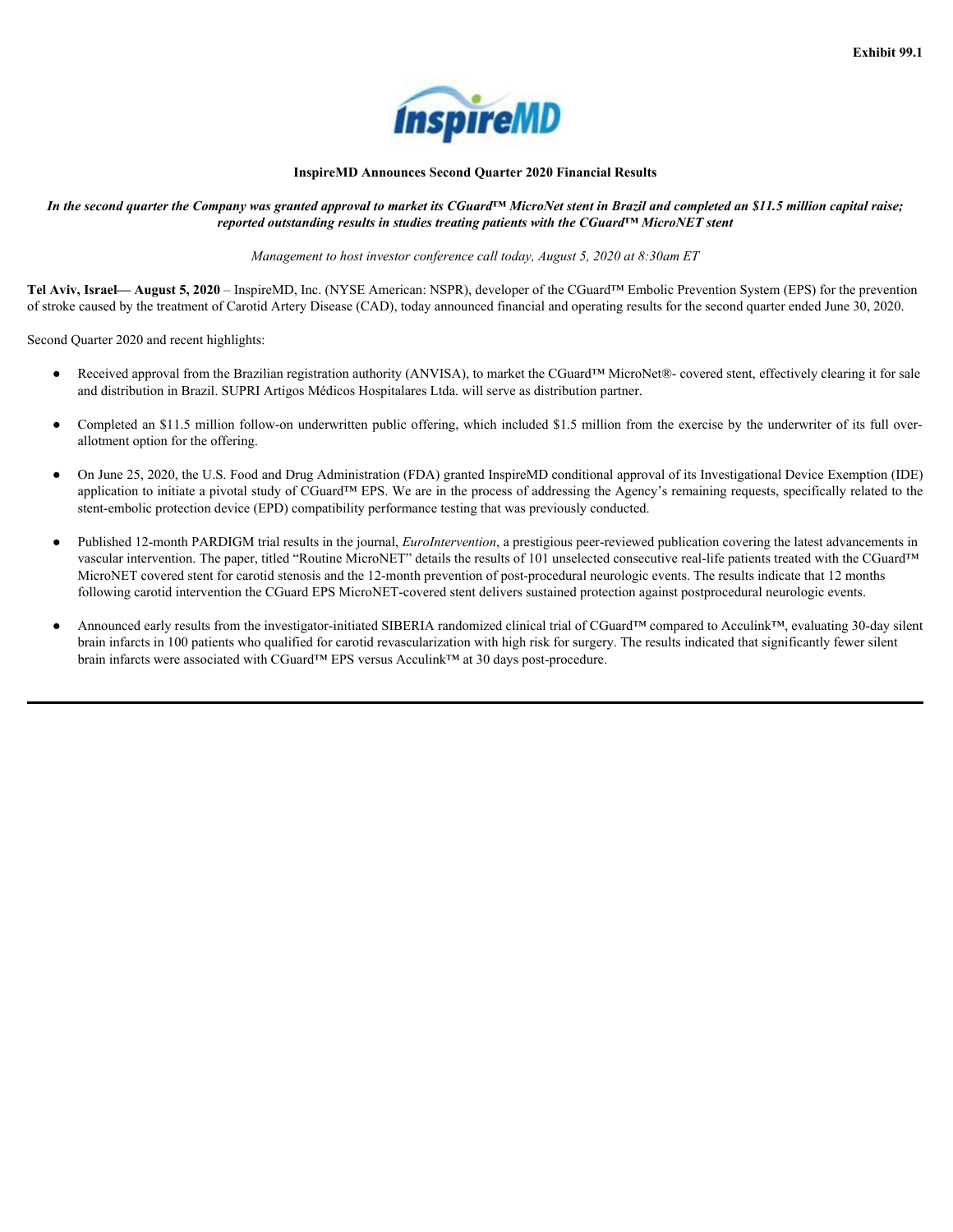"COVID-19 placed significant pressure on the operations of healthcare facilities worldwide, resulting in interruptions in elective procedure volumes, including critical carotid artery treatments. However, we are encouraged by the gradual resumption of these crucial procedures in a growing number of our key markets in Europe and other territories, and we look forward to this expansion taking hold in South America as well. We are also buoyed by the scientific validation we continue to receive in both peer-reviewed publications and opportunities to present at medical conferences where our CGuard MicroNet technology is being recognized as a valued advancement in the carotid stent category," said Marvin Slosman, InspireMD's Chief Executive Officer. "Our expansion strategy continues to progress, with our recent Brazilian approval for CGuard™ MicroNet<sup>®</sup> introducing us to the largest market for medical devices in Latin America and one of the top overall global markets for carotid artery disease. We believe this approval will set the stage for continued expansion into other countries in South America.

"We are in the process of addressing the agencies remaining requests, specifically related to the stent-embolic protection device (EPD) compatibility performance testing to gain full FDA approval of our Investigational Device Exemption (IDE) application to initiate a pivotal study of CGuard™ EPS. We have already completed the testing of additional stents according to the FDA's specifications, and have employed alternative visualization modalities that, we believe, will ultimately allow us to gain full approval. Having an approved IDE is an extremely significant step towards enabling us to initiate a pivotal trial in the United States, clearly one of the world's most important markets for carotid artery disease and other vascular treatments. We previously indicated that the FDA has concurred with our clinical study design and data requirements to support the market approval of the device. Accordingly, we believe that we are well positioned from a regulatory perspective in terms of our ability to initiate a trial.

"In addition, we believe the completion of our \$11.5M financing will help ensure we are capable of advancing our commercial expansion and research and development activities as a pillar of our growth objectives. Although the pandemic has put a spotlight on the supply chain infrastructure challenges many in our field are facing, we stand at the ready to fulfill the needs of physicians and their patients for these serious and lifesaving procedures," Mr. Slosman concluded.

#### **Financial Results for the Second Quarter and Six Months ended June 30, 2020**

For the three months ended June 30, 2020, revenue decreased by \$1,041,000, or 76.9%, to \$313,000, from \$1,354,000 during the three months ended June 30, 2019. This decrease was predominantly driven by a 75.7% decrease in sales volume of CGuard EPS from \$1,116,000 during the three months ended June 30, 2019, COVID-19 placed significant pressure on the operatous of heddheare facilities worldwids, resulting in intermptions in electro a particular controls and the controls are consequently the gambai formed in the controls are p scheduled or non-emergency procedures, were mostly postponed as hospitals shifted resources to patients affected by COVID-19. The decrease was also due to the large shipments of CGuard EPS that we made during the three months ended June 30, 2019 of backlog that accumulated in the three months ended March 31, 2019 that we were unable to ship previously due to our former third-party sterilizer equipment failures. Those large shipments did not recur during the three months ended June 30, 2020. In addition, there was an 82.4% decrease in sales volume of MGuard Prime EPS, from \$238,000 during the three months ended June 30, 2019, to \$42,000 during the three months ended June 30, 2020, mainly due to similar reasons as mentioned above.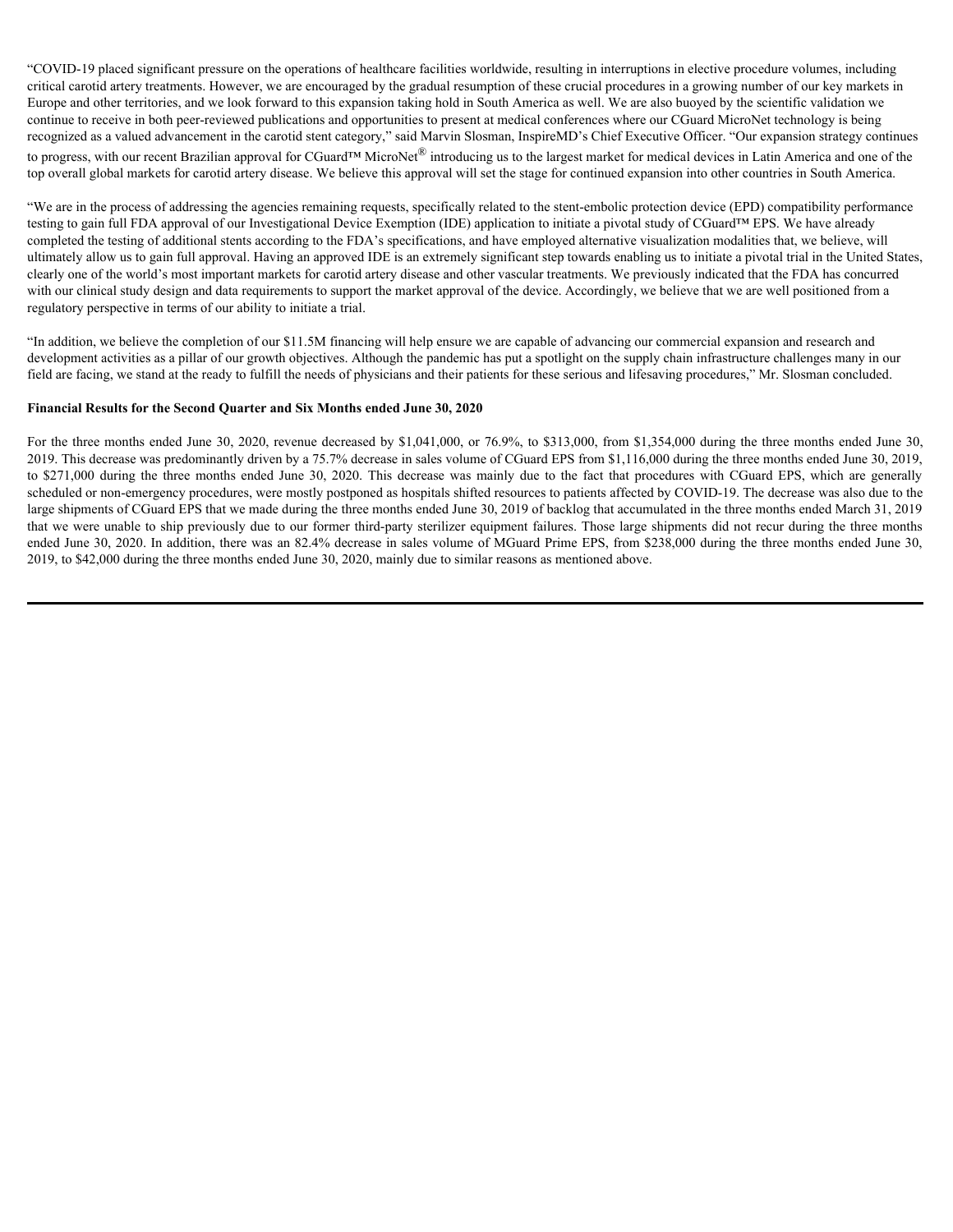The company recorded a gross loss for the quarter ended June 30, 2020 of \$120,000, compared to a gross profit of \$442,000 for the same period in 2019. This decrease in gross profit resulted primarily from a \$448,000 decrease in revenues (as described above), less the related material and labor costs, and a decrease The company recorded a gross loss for the quarter ended June 30, 2020 of \$120,000, compared to a gross profit of \$442,000 for the same period in 2019. This decrease in gross profit resulted primarily from a \$448,000 decrea The company recorded a gross loss for the quarter ended June 30, 2020 of \$120,000, compared to a gross profit of \$442,000 for the same period in 2019. This decrease in grooss profit resulted primarily from a \$448,000 decr \$21,000 decrease in miscellaneous expenses. Gross margin (gross profits as a percentage of revenue) decreased to (38.3)% during the three months ended June 30, 2020 from 32.6% during the three months ended June 30, 2019, driven by the reasons mentioned above.

Total operating expenses for the quarter ended June 30, 2020 were \$2,326,000, a decrease of 11.4% compared to \$2,625,000 for the same period in 2019. This decrease was primarily due to a reduction of \$382,000 in clinical expenses associated with CGuard EPS, mainly related to the IDE approval process, \$235,000 in compensation related to temporary salary reductions due to the immediate impact of COVID-19 on cash flow, and \$82,000 of miscellaneous expense reductions offset by an increase of \$400,000 due to a settlement agreement with the underwriter of our prior offerings.

Financial expenses for the quarter ended June 30, 2020 were \$34,000 compared to \$23,000 for the same period in 2019. Net loss for the second quarter of 2020 totaled \$2,480,000, or \$0.20 per basic and diluted share, compared to a net loss of \$2,206,000, or \$1.59 per basic and diluted share, for the same period in 2019.

For the six months ended June 30, 2020, revenue decreased by \$422,000, or 23.9%, to \$1,347,000, from \$1,769,000 during the six months ended June 30, 2019. This decrease was predominantly driven by a 16.8% decrease in sales volume of CGuard EPS from \$1,492,000 during the six months ended June 30, 2019, to \$1,242,000 during the six months ended June 30, 2020, mainly due to the postponement of procedures with CGuard EPS, which are generally scheduled or nonemergency procedures, as hospitals shifted resources to patients affected by COVID-19. In addition, there was a 62.1% decrease in sales volume of MGuard Prime EPS from \$277,000 during the six months ended June 30, 2019, to \$105,000 during the six months ended June 30, 2020, mainly due to the impact of COVID-19, as mentioned above.

For the six months ended June 30, 2020, gross profit decreased by \$194,000, or 52.6%, to \$175,000 from \$369,000 for the same period in 2019. This decrease in gross profit resulted primarily from a \$225,000 decrease in revenues (as mentioned above), less the related material and labor costs and a \$61,000 increase in writeoffs driven by a non-recurring component supply issue. This decrease was partially offset by a decrease of \$69,000 of expenses related to upgrades made to our production facilities during the six months ended June 30, 2019, which did not reoccur during the six months ended in June 30, 2020 and a decrease of \$23,000 in miscellaneous expenses during the six months ended June 30, 2020. Gross margin (gross profits as a percentage of revenue) decreased to 13.0% during the six months ended June 30, 2020 from 20.9% during the six months ended June 30, 2019, driven by the reasons mentioned above.

Total operating expenses for the six months ended June 30, 2020 were \$4,642,000, a decrease of 18.3% compared to \$5,682,000 for the same period in 2019. This decrease was primarily due to a reduction of \$710,000 in clinical expenses associated with CGuard EPS, mainly related to the IDE approval process, \$354,000 due to settlement expenses that were paid to a former service provider pursuant to a settlement agreement during the six months ended June 30, 2019, \$235,000 in compensation expenses, primarily related to temporary salary reductions due to the immediate impact of COVID-19 on cash flow, and \$141,000 of miscellaneous expense reductions offset by an increase of \$400,000 due to a settlement agreement with the underwriter of our prior offerings.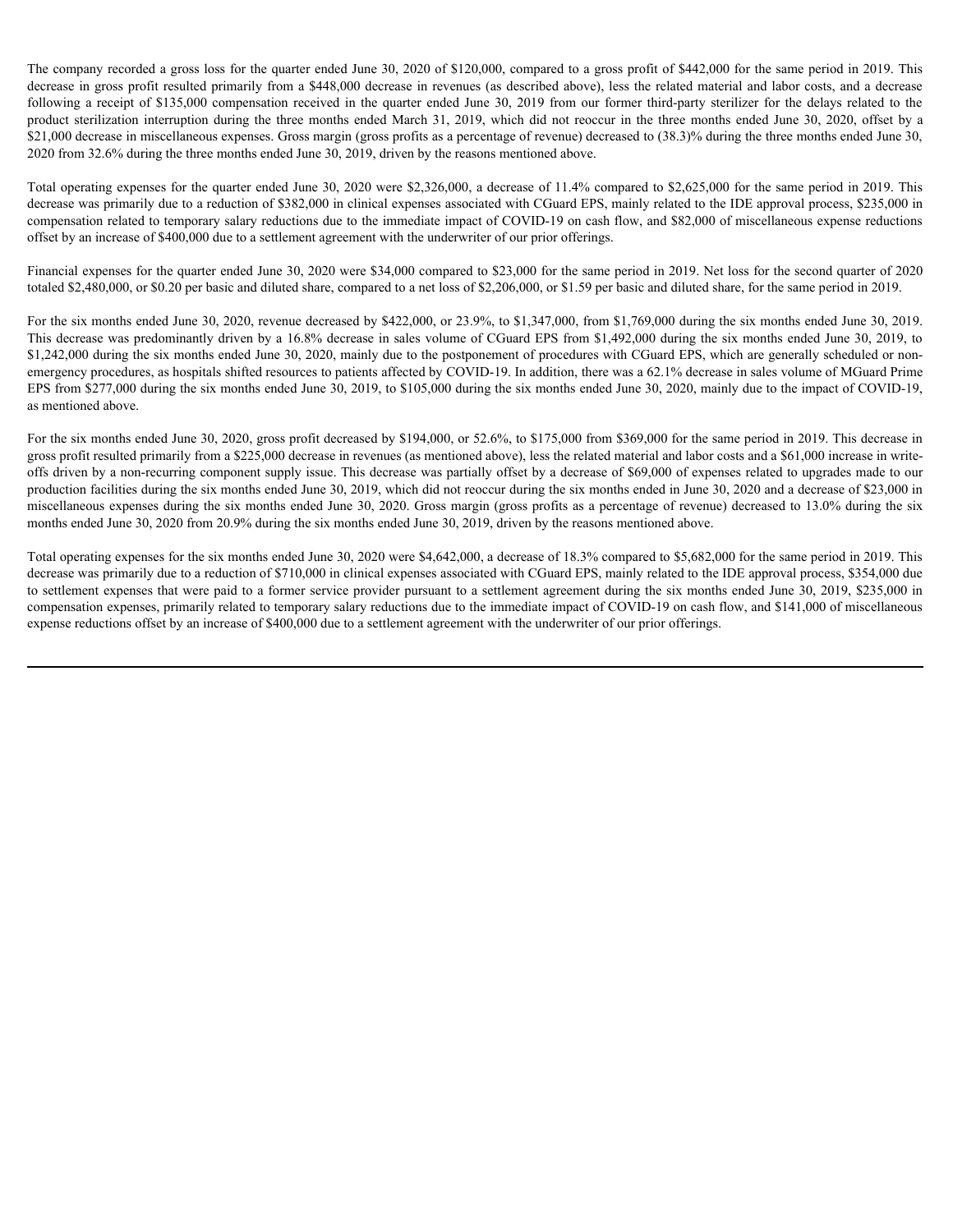Financial income for the six months ended June 30, 2020 was \$9,000 compared to \$100,000 of financial expenses for the same period in 2019. Net loss for the six months ended June 30, 2020 totaled \$4,458,000, or \$0.52 per basic and diluted share, compared to a net loss of \$5,413,000, or \$4.86 per basic and diluted share, for the same period in 2019.

As of June 30, 2020, cash and cash equivalents were \$13,861,000 compared to \$5,514,000 as of December 31, 2019.

#### **Conference Call and Webcast Details**

Management will host a conference call at 8:30AM ET, to review financial results and provide an update on corporate developments. Following management's formal remarks, there will be a question and answer session. Participants are asked to pre-register for the call through the following link: http://dpregister.com/10146840. Please note that registered participants will receive their dial in number upon registration and will dial directly into the call without delay. Those without internet access or unable to pre-register may dial in by calling: 1-866-777-2509 (domestic) or 1-412-317-5413 (international). All callers should dial in approximately 10 minutes prior to the scheduled start time and ask for the InspireMD call. The conference call will also be available through a live webcast, which can be accessed through the following link: https://services.choruscall.com/links/nspr200805.html .

The link is also available through the company's website at https://www.inspiremd.com/en/investors/investor-relations/.

A webcast replay of the call will be available approximately one hour after the end of the call through November 4, 2020 at the above links. A telephonic replay of the call will be available through August 19, 2020 and may be accessed by calling 1-877-344-7529 (domestic) or 1-412-317-0088 (international) and using access code 10146840.

#### **About InspireMD, Inc.**

InspireMD seeks to utilize its proprietary MicroNet® technology to make its products the industry standard for carotid stenting by providing outstanding acute results and durable stroke free long-term outcomes.

InspireMD's common stock is quoted on the NYSE American under the ticker symbol NSPR and certain warrants are quoted on the NYSE American under the ticker symbol NSPR.WS and NSPR.WSB.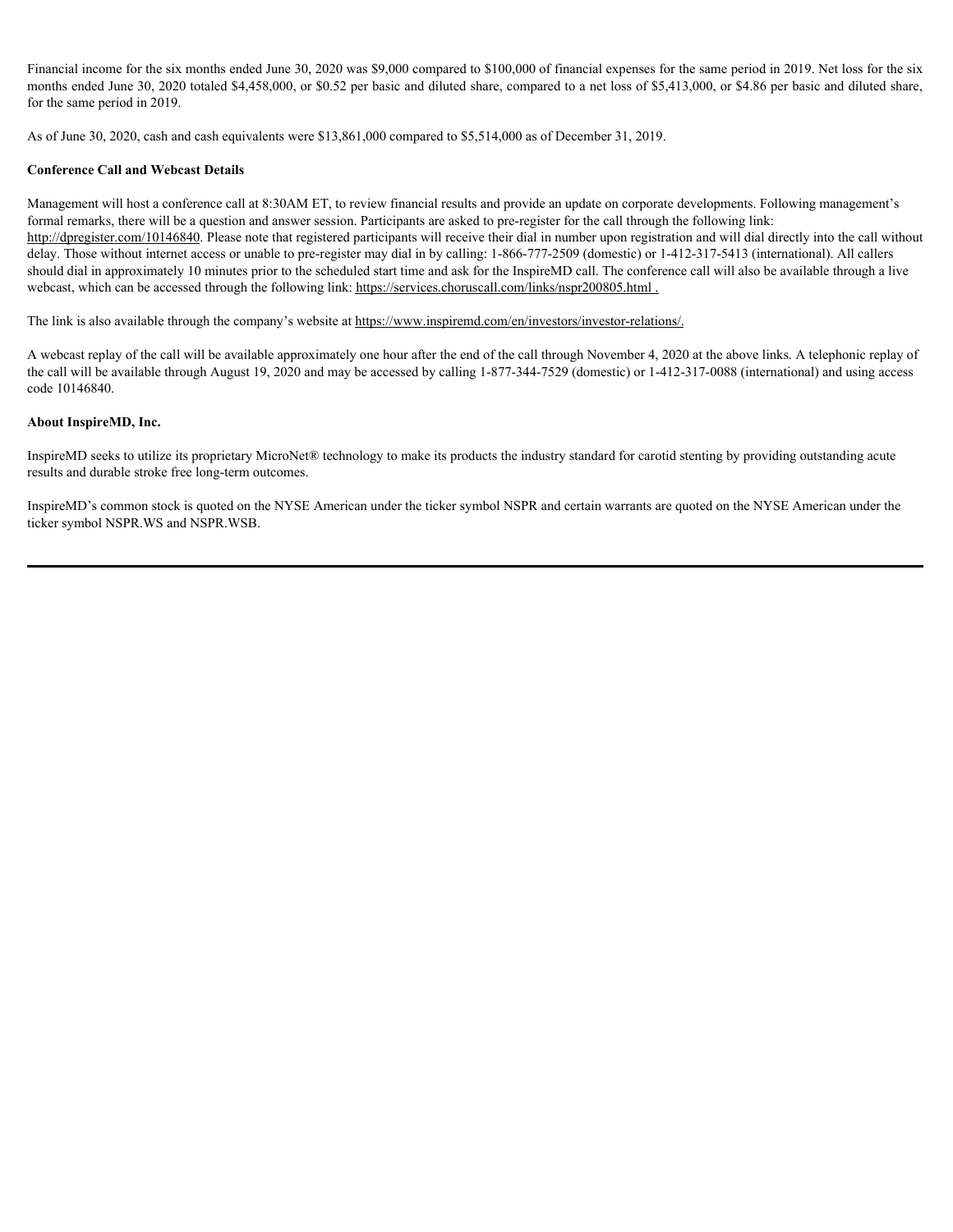#### **Forward-looking Statements**

This press release contains "forward-looking statements." Such statements may be preceded by the words "intends," "may," "will," "plans," "expects," "anticipates," "projects," "predicts," "estimates," "aims," "believes," "hopes," "potential" or similar words. Forward-looking statements are not guarantees of future performance, are based on certain assumptions and are subject to various known and unknown risks and uncertainties, many of which are beyond the Company's control, and cannot be predicted or quantified and consequently, actual results may differ materially from those expressed or implied by such forwardlooking statements. Such risks and uncertainties include, without limitation, risks and uncertainties associated with (i) market acceptance of our existing and new products, (ii) negative clinical trial results or lengthy product delays in key markets, (iii) an inability to secure regulatory approvals for the sale of our products, (iv) the impact of the COVID-19 pandemic on our manufacturing, sales, business plan and the global economy; (v) intense competition in the medical device industry from much larger, multinational companies, (vi) product liability claims, (vii) product malfunctions, (viii) our limited manufacturing capabilities and reliance on subcontractors for assistance, (ix) insufficient or inadequate reimbursement by governmental and other third party payers for our products, (x) our efforts to successfully obtain and maintain intellectual property protection covering our products, which may not be successful, (xi) legislative or regulatory reform of the healthcare system in both the U.S. and foreign jurisdictions, (xii) our reliance on single suppliers for certain product components, (xiii) the fact that we will need to raise additional capital to meet our business requirements in the future and that such capital raising may be costly, dilutive or difficult to obtain and (xiv) the fact that we conduct business in multiple foreign jurisdictions, exposing us to foreign currency exchange rate fluctuations, logistical and communications challenges, burdens and costs of compliance with foreign laws and political and economic instability in each jurisdiction. More detailed information about the Company and the risk factors that may affect the realization of forward looking statements is set forth in the Company's filings with the Securities and Exchange Commission (SEC), including the Company's Annual Report on Form 10-K and its Quarterly Reports on Form 10-Q. Investors and security holders are urged to read these documents free of charge on the SEC's web site at http://www.sec.gov. The Company assumes no obligation to publicly update or revise its forward-looking statements as a result of new information, future events or otherwise.

#### **Investor Contacts:**

Craig Shore Chief Financial Officer InspireMD, Inc. 888-776-6804 craigs@inspiremd.com

#### CORE IR investor-relations@inspiremd.com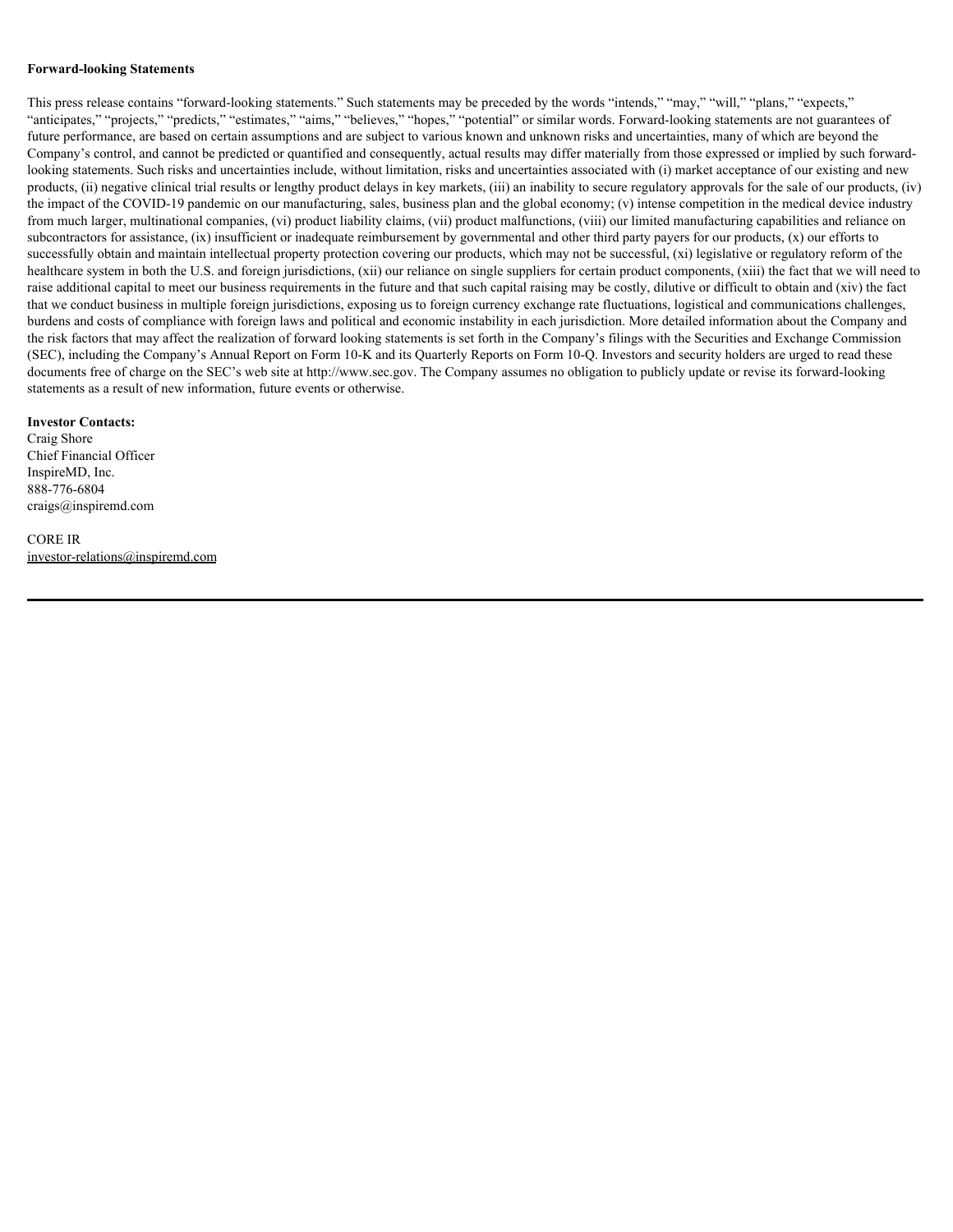#### **CONSOLIDATED STATEMENTS OF OPERATIONS (1)**

(U.S. dollars in thousands, except per share data)

|                                                                                                               | Three months ended<br><b>June 30,</b> |          |           | Six months ended<br><b>June 30,</b> |           |               |           |  |
|---------------------------------------------------------------------------------------------------------------|---------------------------------------|----------|-----------|-------------------------------------|-----------|---------------|-----------|--|
|                                                                                                               | 2020                                  |          | 2019      |                                     | 2020      |               | 2019      |  |
| <b>Revenues</b>                                                                                               | 313                                   | <b>S</b> | 1,354     | -S                                  | 1,347     | <sup>\$</sup> | 1,769     |  |
| Cost of revenues                                                                                              | 433                                   |          | 912       |                                     | 1,172     |               | 1,400     |  |
| <b>Gross Profit</b>                                                                                           | (120)                                 |          | 442       |                                     | 175       |               | 369       |  |
| Operating Expenses:                                                                                           |                                       |          |           |                                     |           |               |           |  |
| Research and development                                                                                      | 444                                   |          | 865       |                                     | 967       |               | 1,990     |  |
| Selling and marketing                                                                                         | 377                                   |          | 620       |                                     | 1,001     |               | 1,254     |  |
| General and administrative                                                                                    | 1,505                                 |          | 1,140     |                                     | 2,674     |               | 2,438     |  |
| Total operating expenses                                                                                      | 2,326                                 |          | 2,625     |                                     | 4,642     |               | 5,682     |  |
| Loss from operations                                                                                          | (2, 446)                              |          | (2,183)   |                                     | (4, 467)  |               | (5,313)   |  |
| Financial income (expenses)                                                                                   | (34)                                  |          | (23)      |                                     | 9         |               | (100)     |  |
| <b>Net Loss</b>                                                                                               | (2,480)                               | \$.      | (2,206)   | <sup>S</sup>                        | (4, 458)  | -S            | (5, 413)  |  |
| Net loss per share - basic and diluted                                                                        | (0.20)                                | <b>S</b> | (1.59)    |                                     | (0.52)    |               | (4.86)    |  |
| Weighted average number of shares of common stock used<br>in computing net loss per share - basic and diluted | 12,681,757                            |          | 1,383,238 |                                     | 8,652,396 |               | 1,112,888 |  |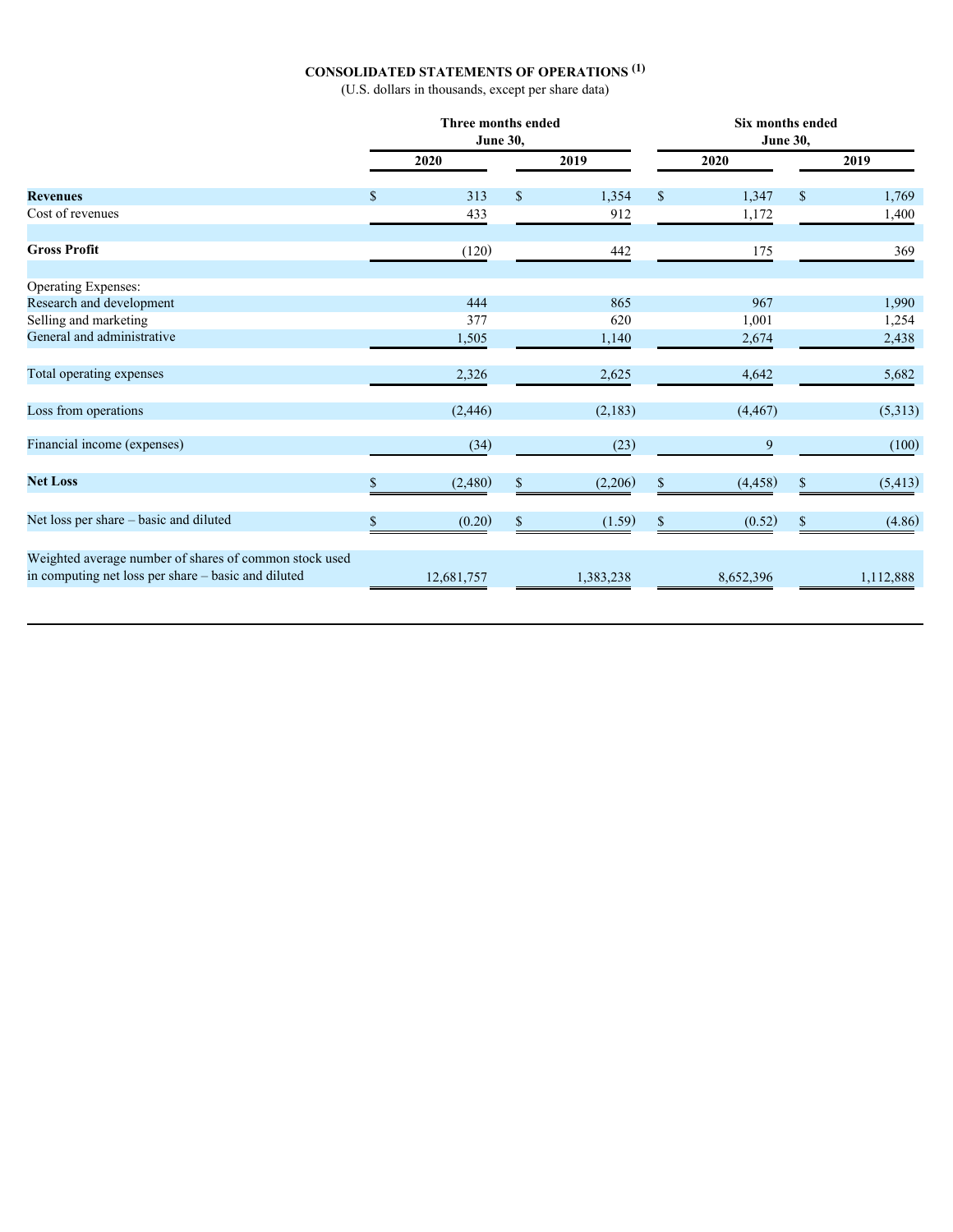## **CONSOLIDATED BALANCE SHEETS (2)**

(U.S. dollars in thousands)

|                                                     |              | <b>June 30,</b> |              | December 31, |  |  |
|-----------------------------------------------------|--------------|-----------------|--------------|--------------|--|--|
|                                                     |              | 2020            | 2019         |              |  |  |
| <b>ASSETS</b>                                       |              |                 |              |              |  |  |
| <b>Current Assets:</b>                              |              |                 |              |              |  |  |
| Cash and cash equivalents                           | $\mathbb{S}$ | 13,861          | $\mathbb{S}$ | 5,514        |  |  |
| Accounts receivable:                                |              |                 |              |              |  |  |
| Trade, net                                          |              | 416             |              | 823          |  |  |
| Other                                               |              | 152             |              | 150          |  |  |
| Prepaid expenses                                    |              | 40              |              | 87           |  |  |
| Inventory                                           |              | 1,402           |              | 1,236        |  |  |
|                                                     |              |                 |              |              |  |  |
| <b>Total current assets</b>                         |              | 15,871          |              | 7,810        |  |  |
|                                                     |              |                 |              |              |  |  |
| Non-current assets:                                 |              |                 |              |              |  |  |
| Property, plant and equipment, net                  |              | 459             |              | 547          |  |  |
| Operating lease right of use assets                 |              | 790             |              | 937          |  |  |
| Funds in respect of employee rights upon retirement |              | 620             |              | 586          |  |  |
|                                                     |              |                 |              |              |  |  |
| <b>Total non-current assets</b>                     |              | 1,869           |              | 2,070        |  |  |
|                                                     |              |                 |              |              |  |  |
| <b>Total assets</b>                                 |              | 17,740          |              | 9,880        |  |  |
|                                                     |              |                 |              |              |  |  |
|                                                     |              |                 |              |              |  |  |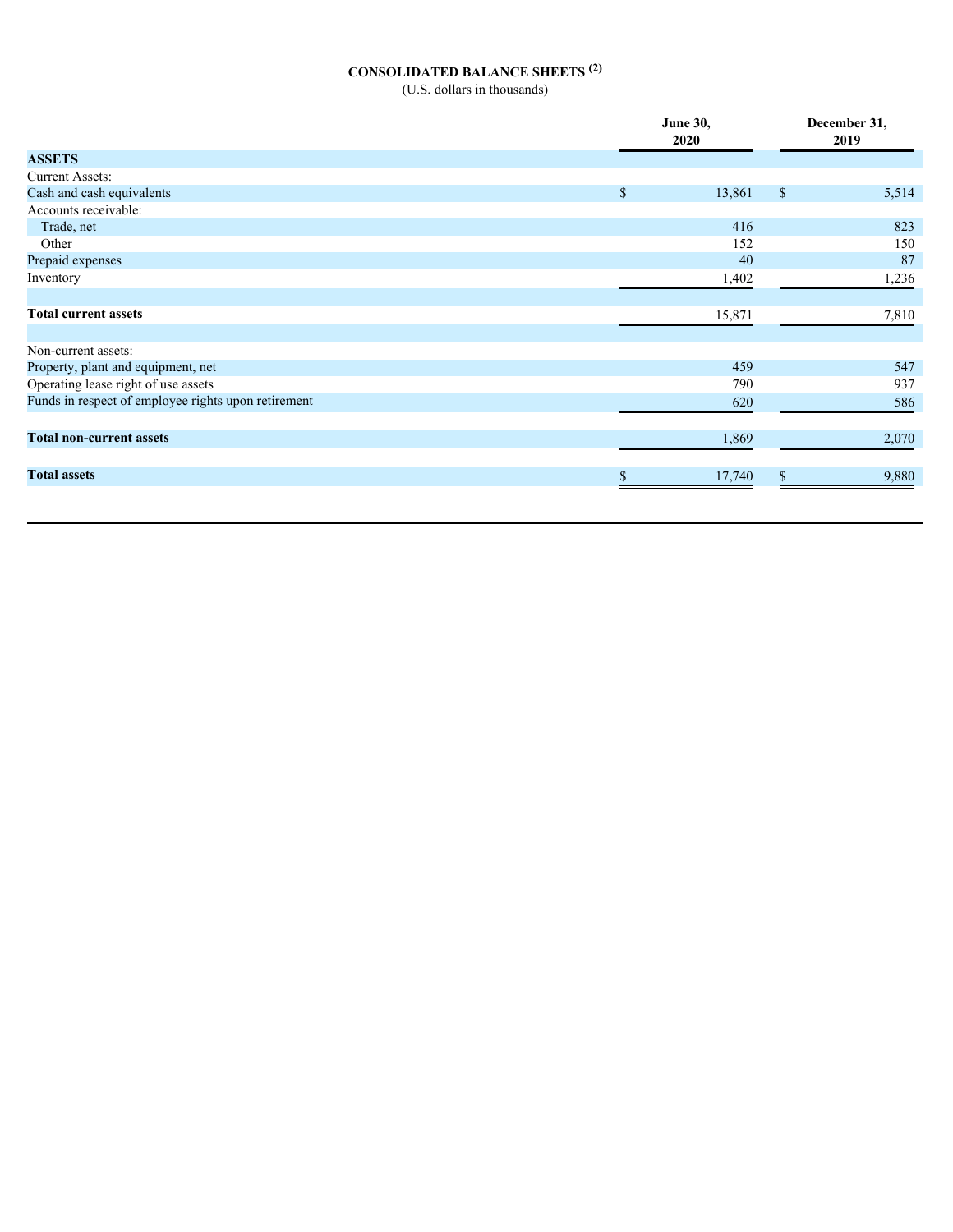|                                                                                                                                                                                                     |    | <b>June 30,</b><br>2020 |    | December 31,<br>2019 |  |  |
|-----------------------------------------------------------------------------------------------------------------------------------------------------------------------------------------------------|----|-------------------------|----|----------------------|--|--|
| <b>LIABILITIES AND EQUITY</b>                                                                                                                                                                       |    |                         |    |                      |  |  |
| Current liabilities:                                                                                                                                                                                |    |                         |    |                      |  |  |
| Accounts payable and accruals:                                                                                                                                                                      |    |                         |    |                      |  |  |
| Trade                                                                                                                                                                                               | \$ | 458                     | \$ | 646                  |  |  |
| Other                                                                                                                                                                                               |    | 2,774                   |    | 2,449                |  |  |
| Contract liability                                                                                                                                                                                  |    | 17                      |    | 20                   |  |  |
| <b>Total current liabilities</b>                                                                                                                                                                    |    | 3,249                   |    | 3,115                |  |  |
| Long-term liabilities:                                                                                                                                                                              |    |                         |    |                      |  |  |
| Operating lease liabilities                                                                                                                                                                         |    | 476                     |    | 653                  |  |  |
| Liability for employees rights upon retirement                                                                                                                                                      |    | 801                     |    | 729                  |  |  |
| <b>Total long-term liabilities</b>                                                                                                                                                                  |    | 1,277                   |    | 1,382                |  |  |
| <b>Total liabilities</b>                                                                                                                                                                            |    | 4,526                   |    | 4,497                |  |  |
| Equity:                                                                                                                                                                                             |    |                         |    |                      |  |  |
| Common stock, par value \$0.0001 per share; 150,000,000 shares authorized at June 30, 2020 and                                                                                                      |    |                         |    |                      |  |  |
| December 31, 2019; 33,358,994 and 3,916,134 shares issued and outstanding at June 30, 2020 and                                                                                                      |    |                         |    |                      |  |  |
| December 31, 2019, respectively                                                                                                                                                                     |    | 3                       |    |                      |  |  |
| Preferred B shares, par value \$0.0001 per share; 500,000 shares authorized at June 30, 2020 and<br>December 31, 2019; 17,303 shares issued and outstanding at June 30, 2020 and December 31, 2019. |    |                         |    |                      |  |  |
| Preferred C shares, par value \$0.0001 per share; 1,172,000 shares authorized at June 30, 2020 and                                                                                                  |    |                         |    |                      |  |  |
| December 31, 2019; 2,343 and 34,370 shares issued and outstanding at June 30, 2020 and December 31,                                                                                                 |    |                         |    |                      |  |  |
| 2019, respectively                                                                                                                                                                                  |    |                         |    |                      |  |  |
| Additional paid-in capital                                                                                                                                                                          |    | 175,301                 |    | 163,015              |  |  |
| Accumulated deficit                                                                                                                                                                                 |    | (162,090)               |    | (157, 632)           |  |  |
|                                                                                                                                                                                                     |    |                         |    |                      |  |  |
| <b>Total equity</b>                                                                                                                                                                                 |    | 13,214                  |    | 5,383                |  |  |
| <b>Total liabilities and equity</b>                                                                                                                                                                 |    | 17,740                  |    | 9,880                |  |  |